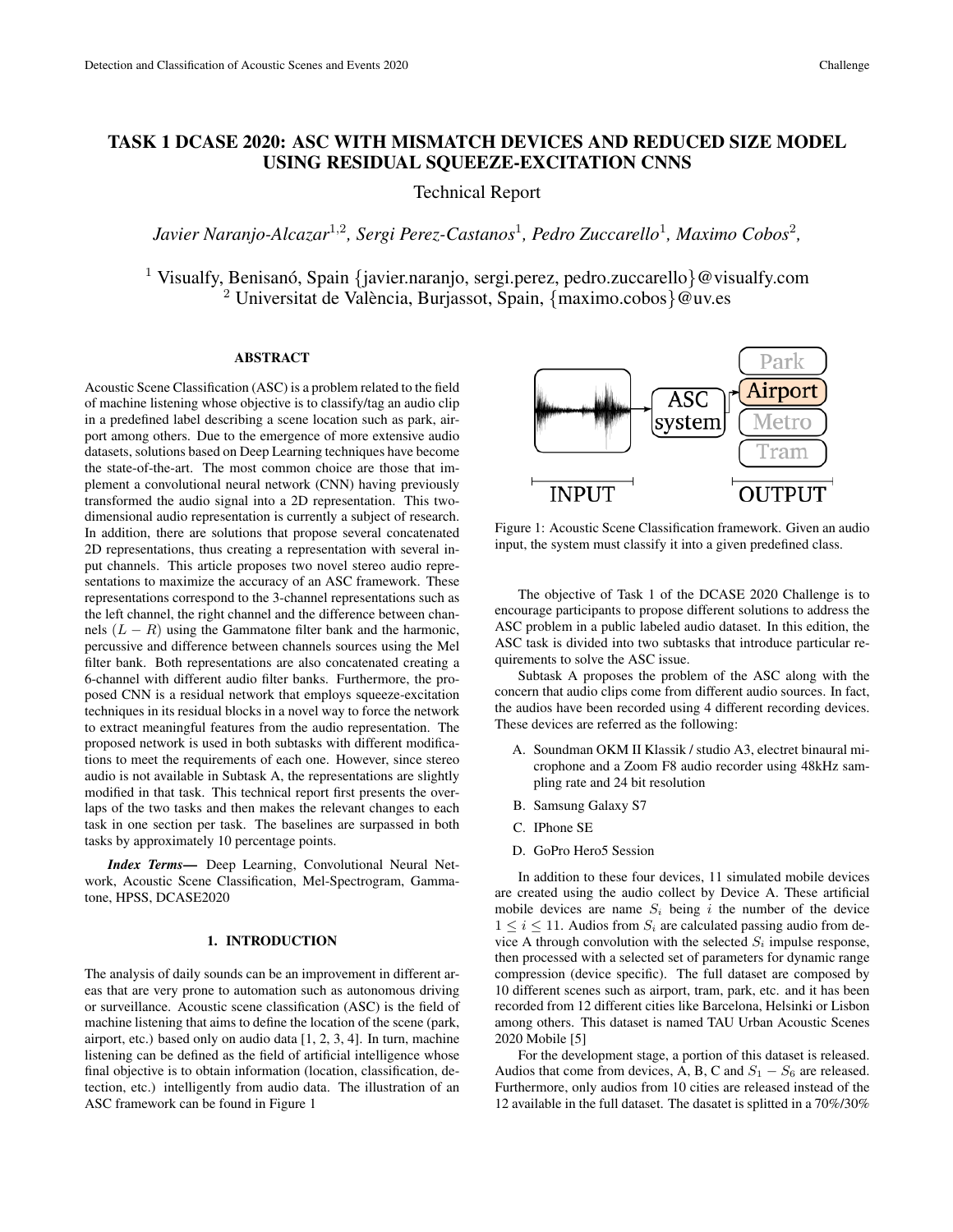training/validation configuration making a total of 13965 segments for training and 2970 segments for validation. The audios last 10 seconds and are provided in single channel 44.1kHz 24-bit format.

In evaluation stage, data from new devices will be released such as device D and  $S_7 - S_{11}$  as well as from devices that have appeared in development step. The data in this set comes from the 12 possible cities. The final goal of this task is to create systems robust enough to different devices.

Subtask B proposes a slim version of an ASC problem where only three major classes must be targeted: indoor, outdoor and transportation. This goal must be accomplished with low complexity solutions in terms of model size.

The maximum allowed size is 500 KB for non-zero parameters. This corresponds to a model with 128000 parameters for *float32* precision. The layers whose objective is the extraction of features or said process carried out offline (for example the calculation of the log-Mel Spectrogram) does not count when adding parameters. However, other transfer learning techniques that use another previously trained network for feature extraction do mean an increase in the number of parameters because the parameters of the transfer learning network (VGGish [6], L3net [7], Soundnet [8], among others) must be added to the final classification network.

The dataset used in this subtask is named TAU Urban Acoustic Scenes 2020 3Class. As in Subtask A, only audios of 10 cities are available in development stage, the dataset having been recorded in 12 cities in total. In this case, only 3 major classes want to be classified: *indoor scenes, outdoor scenes* and *transportation related scenes*. Audios have been recorded with device A and are provided in 48kHz-24 bit format.

The objectives of this work are the following: firstly, the proposal of a new audio stereo representation using the Gammatone filter bank. Secondly, the proposal of a 6-channel representation whose channels are audio representations with different scales such as Mel and Gammatone. Finally, the analysis of the contributions of the residual and squeeze-excitation techniques in ASC with the restrictions or problems proposed in the subtasks.

The rest of this report is organized as follows: Section 2 explains the audio representations used in this submission plus the general configurations of our models. Section 3 details the specific modifications of the models for Subtask A. Section 4 explains the networks submitted in order to accomplish this subtask requirements. Both Section 3 and Section 4 show the obtained results in development stage comparing them with the proposed baseline. Finally, Section 5 concludes our work.

#### 2. METHOD

#### 2.1. Audio representaion

Following the idea of last year submission [9] a multi-channel 2D audio representation is used when possible. Harmonic (H) and percussive (P) [10, 11] log-Mel audio representation sources showed promising results in last year submission and this year this idea aims to be expanded. Therefore, when possible (stereo audio is provided as Subtask B) HPD audio representation is used being D the difference between channels  $(L-R)$ . This forms an audio representation of  $F \times T \times 3$  shape being F the number of frequency bins and T the number of temporal bins. For Subtask A, as audio is provided in mono, HP is used as log-Mel audio representation with  $F \times T \times 2$ shape.

Other audio representation that showed promising results last

year was LRD (left-right-difference) [9]. In this submission we change the bank of filters and instead of using Mel filters, Gammatone filter bank (GT) is used [12, 13]. As this representation cannot be obtained in Subtask A, Gammatone representation of the mono signal is obtained. Finally, for Subtask B, the idea of concatenating both HPD and LRD is explored creating a 6 channel audio representation.

All representations are calculated with a window size of 40 ms with 50% overlapping. For Subtask A, representations of 64 frequency bins are obtained to analyze the network's behaviour in problems of this nature. According to past editions and state-of-theart research, the decision of the spectral resolution can be a decisive factor [14]. For Subtask B, representations of also 64 frequency bins are calculated, as this representation show good results in last year submission in ASC with data from the same device. GT representation where implemented using the Auditory Toolbox presented in [15] with Python implementation and Mel representation using Librosa Python module [16]

#### 2.2. Residual Squeeze-Excitation Networks

Most Acoustic Scene Classification framework rely on the ability of a CNN to extract meaningful features. Either in a VGG-style [6] or Residual [17] networks are very similar between different submissions. Therefore, the improvement of the systems often falls on other aspects such as data augmentation techniques (mixup [18] and temporal cropping among others) or the ensemble of many independent models [19, 20, 21].

In [22] an analysis of different residual-excitation blocks proposed in [23] plus the contribution of two novel blocks using the *Concurrent Spatial and Channel Squeeze and Channel Excitation* configuration presented in [24] is carried out in ASC task. The analysis is run without any data augmentation technique. According to [22], the novel *Conv-StandardPOST* configuration shows the best results in ASC problems. All networks used for this submission incorporate this residual-excitation block. For more insight of this choice, see [22].

### 2.3. Experimental details

All models have been trained with same configuration. The optimizer used was Adam [25] with default parameters. The models were trained with a maximum of 500 epochs. Batch size was set to 32. The learning rate started with a maximum value of 0.001 decreasing with a factor of 0.5 in case of no improvement in validation accuracy after 20 epochs. The training is considered as early finished in case of no improvement in validation accuracy after 50 epochs. Due to the competition context, mixup [18] with  $\alpha = 0.4$ has been implemented. Keras with Tensorflow backend was used to implement the models of this submission.

# 3. SUBTASK A

In this task, it is tried to see how residual squeeze-excitation blocks can improve scene classification in the context of mismatch devices. So that to be accomplished, network presented in [22] has been used. The block used for this task has been *Conv-StandardPOST* that has shown better results than the other presented in the cited work. The number of filters, and other hyperparameters such as dropout rates, pooling sizes, activations remain the same as [22].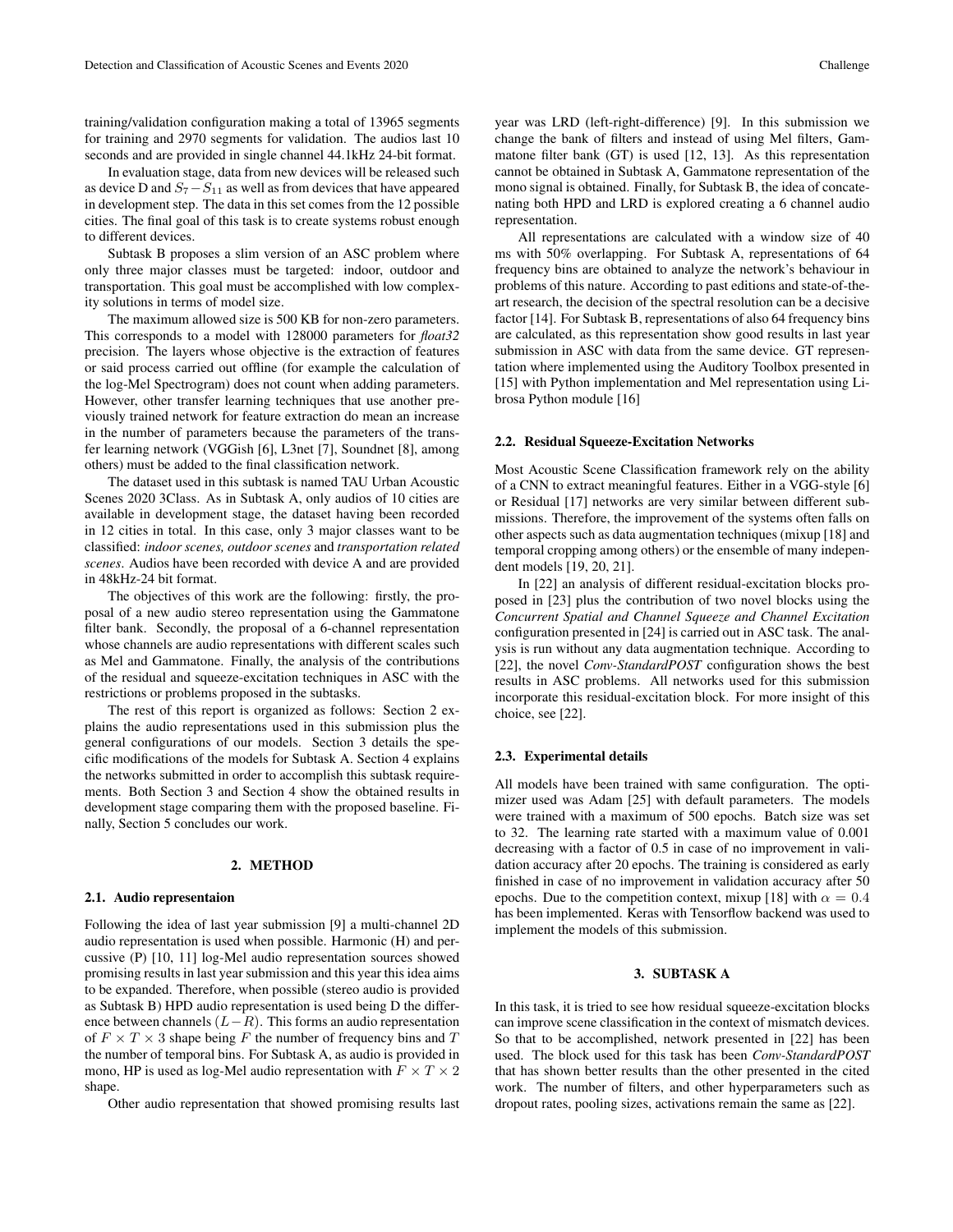| <b>Input used</b> | <b>Submission name</b>       |
|-------------------|------------------------------|
| М                 | Naranjo-Alcazar_Vfy_task1a_1 |
| НP                | Naranjo-Alcazar_Vfy_task1a_2 |

Table 1: Relationship between the systems presented in this paper and the name of the submsission for Subtask A

| Model           | Input | Accuracy | Log loss |
|-----------------|-------|----------|----------|
| <b>Baseline</b> |       | 54.1     | 1.356    |
| Proposed        | М     | 65.12    | 1.120    |
|                 | НP    | 61.72    | 1.261    |

Table 2: Results in development stage of the studied network and inputs for Subtask A. Accuracy and Log loss are presented as the average among classes.

As the audio of this subtask is provided in mono, the representation using the Gammatone filter bank will be done on the mono signal itself (M) and the source separation will not incorporate the difference as the third channel (HP) as explained in Section 2.

The results obtained in this subtask are shown in Table 2. The Gammatone representation, even though it only has one input channel, shows better performance than source separation. Table 1 shows the name of the submission for each system for clarity by the time the results of the challenge are published for Subtask A.

# 4. SUBTASK B

#### 4.1. Global Performance

As this subtask's aim is to propose Low-Complexity ASC framework it has been decided to analyze the depth contribution of the network by analyzing a slim *float32* precision network and a deeper *float16* precision network. Architectures can be found in Figure 2.

As it can be appreciated in Figure 2. The networks designed in this task are inspired by two previous works. The choice of various hyperparameters of the network (dropouts rates or max pooling sizes) is based on the analysis carried out last year for the same task [9] . On the other hand, the choice of the convolutional block is based on the work done in [22].

The results obtained for both networks: a) and b) are very similar, as shown in Table 3. Regarding the representation of the audio, the Gammatone representation improves substantially on the representation of the harmonic and percussive sources. The choice to change the filter bank of the LRD representation from Melspectrogram to Gammatone has led to an improvement of this representation (LRD). Last year submission using the Mel scale in all representations, LRD performed worse than HPD [9]. The system with LRD input exceeds the proposed baseline by 10 percentage points. By analyzing each class, the indoor, outdoor and transportation classes are improved by 12, 10 and 6 percentage points respectively.

The concatenation of both representations of 3 channels does not suppose an improvement in the classification since it obtains the similar results as LRD. As it can be observed, this representation manages to improve the result in the classification of the indoor and outdoor classes but it worsens transportation. Thus, the



Figure 2: Networks submitted for Subtask B. A) network has *float32* precision while B) needs to be changed to *float16* precision to satisfy task requirements

average is slightly lower than the LRD representation. The use of a 6-channel input forces the choice of ratio equal to 4 in the second *Conv-StandardPOST* in network a) to meet the complexity requirements. Table 5 shows the name of the submission for each system for clarity by the time the results of the challenge are published for Subtask B.

## 4.2. Model Complexity

As explained in Section 1 this subtask has an extra restriction as the size/complexity of the model. The limit is 500 KB for non-zero parameters. This limit disables any transfer learning technique because the networks that would be used for feature extraction must also be taken into account. In the context of this work, it has been decided to design a network that meets such requirements with float32 precision (see Figure 2a)) and a deeper one with a greater number of non-zero parameters but which has float16 precision (see Figure 2b)). For complexity calculation purposes, a script is provided by the organizers that has been used. Its outcomes are shown in Table 4.

As it can be noticed in the Table 4, all the models meet the complexity requirements. Regarding the *float32* precision models, it must be taken into account that when the input has 6 channels, the second ratio has been modified to 4. Therefore, the model size is smaller. On the other hand, it is true that with precision *float16*, there are still some free KB. However, it has been observed that deeper networks than this show worse results, being very prone to overfitting.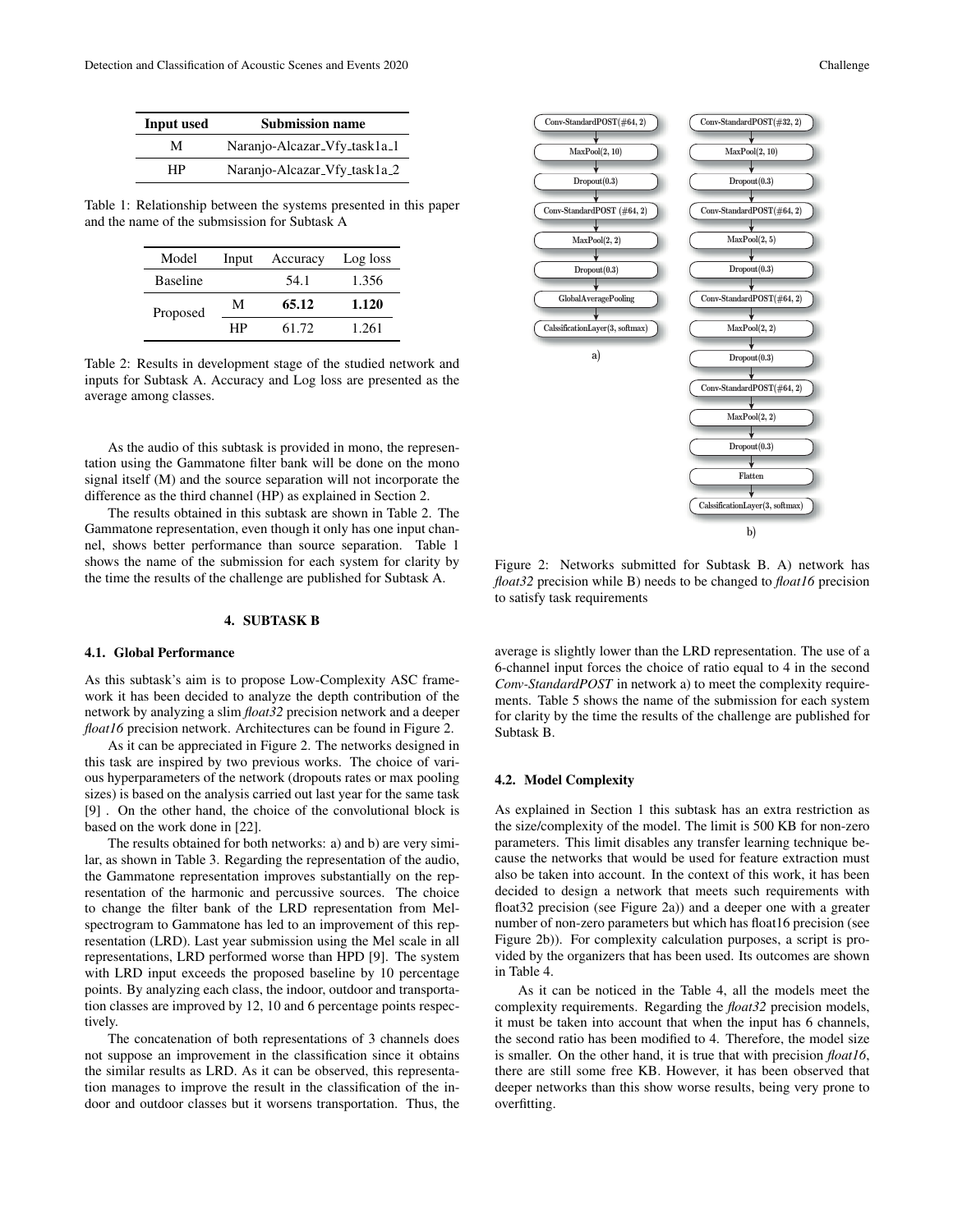| Model           | Input         |        | Accuracy |                |      |        |         | $Log$ -Loss    |       |
|-----------------|---------------|--------|----------|----------------|------|--------|---------|----------------|-------|
|                 |               | indoor | outdoor  | transportation | avg  | indoor | outdoor | transportation | avg   |
| <b>Baseline</b> |               | 82.0   | 88.5     | 91.5           | 87.3 | 0.680  | 0.365   | 0.282          | 0.437 |
| a)              | <b>HPD</b>    | 92.2   | 90.5     | 97.0           | 93.2 | 0.258  | 0.344   | 0.191          | 0.270 |
|                 | <b>LRD</b>    | 94.9   | 98.6     | 97.7           | 97.1 | 0.189  | 0.105   | 0.107          | 0.132 |
|                 | <b>LRDHPD</b> | 95.7   | 98.8     | 96.6           | 97.0 | 0.131  | 0.063   | 0.129          | 0.104 |
|                 | <b>HPD</b>    | 90.7   | 95.6     | 95.7           | 94.0 | 0.362  | 0.239   | 0.258          | 0.283 |
| $\mathbf{b}$    | <b>LRD</b>    | 95.4   | 98.0     | 97.4           | 96.9 | 0.161  | 0.107   | 0.140          | 0.134 |
|                 | <b>LRDHPD</b> | 94.1   | 97.9     | 97.5           | 96.5 | 0.220  | 0.132   | 0.164          | 0.172 |

Table 3: Results in development stage of studied networks and inputs for Subtask B

| Model           | $N^{\circ}$ Channels | Precission | <b>Total Size</b>    |
|-----------------|----------------------|------------|----------------------|
| <b>Baseline</b> |                      | float32    | 450 KB               |
| A               | 3<br>6               | float32    | 496.3 KB<br>495.8 KB |
| в               | 3                    | float16    | 477.2 KB<br>479.1 KB |

Table 4: Complexity of the models submitted to Subtask B

| Input used    | <b>CNN</b> | <b>Submission name</b>       |
|---------------|------------|------------------------------|
| LRD           | a)         | Naranjo-Alcazar_Vfy_task1b_1 |
| <b>HPDLRD</b> | a)         | Naranjo-Alcazar_Vfy_task1b_2 |

Table 5: Relationship between the systems presented in this paper and the name of the submsission for Subtask B

# 5. CONCLUSION

For Subtask A, the Gammatone representation has been shown to perform better than source separation. The presented network improves the baseline by 11 percentage points. However, the mismatch devices problem requires a more meticulous study when it comes to representing the audio or when dealing with such representation internally over the network. It is hoped that a more optimal representation in this case plus the blocks presented in this work may show better results in the future.

Regarding Subtask B, it has been demonstrated that the representations studied in the previous submission (HPD and LRD) are suitable for the low-complexity ASC task. The LRD representation has been modified with the Gamamtone filter bank. As far as the network is concerned, it has been proven that extremely deep networks are not necessary for this task and with the datasets available. It can be concluded that when there are some limitations regarding the neural network, the point of study is the representation of the audio. The same network has shown different results, in fact, 4 percentage points of difference according to the representation used (HPD vs LRD in network a)). Unlike the image field, in the audio field, CNNs need a 2D representation that enhances the events to be detected or classified. This step is not trivial and should not be overlooked by solutions that obviate this problem by making huge ensembles or generating infinite samples to train the network. One of the challenges for the ASC right now is the implementation of these systems in a real-time environment taking into account existing limitations. In this case, audio representation plays a crucial role in achieving the shallowest possible networks.

#### 6. ACKNOWLEDGEMENTS

The participation of Javier Naranjo-Alcazar and Dr. Pedro Zuccarello in this work is partially supported by Torres Quevedo fellowships DIN2018-009982 and PTQ-17-09106 respectively from the Spanish Ministry of Science, Innovation and Universities.

# 7. REFERENCES

- [1] A. Mesaros, T. Heittola, and T. Virtanen, "Acoustic scene classification: an overview of dcase 2017 challenge entries," in *2018 16th International Workshop on Acoustic Signal Enhancement (IWAENC)*. IEEE, 2018, pp. 411–415.
- [2] ——, "Acoustic scene classification in dcase 2019 challenge: Closed and open set classification and data mismatch setups," 2019.
- [3] M. Valenti, A. Diment, G. Parascandolo, S. Squartini, and T. Virtanen, "Dcase 2016 acoustic scene classification using convolutional neural networks," in *Proc. Workshop Detection Classif. Acoust. Scenes Events*, 2016, pp. 95–99.
- [4] D. Barchiesi, D. Giannoulis, D. Stowell, and M. D. Plumbley, "Acoustic scene classification: Classifying environments from the sounds they produce," *IEEE Signal Processing Magazine*, vol. 32, no. 3, pp. 16–34, 2015.
- [5] A. Mesaros, T. Heittola, and T. Virtanen, "A multi-device dataset for urban acoustic scene classification," in *Proceedings of the Detection and Classification of Acoustic Scenes and Events 2018 Workshop (DCASE2018)*, November 2018, pp. 9–13. [Online]. Available: https://arxiv.org/abs/1807.09840
- [6] K. Simonyan and A. Zisserman, "Very deep convolutional networks for large-scale image recognition," *arXiv preprint arXiv:1409.1556*, 2014.
- [7] J. Cramer, H.-H. Wu, J. Salamon, and J. P. Bello, "Look, listen, and learn more: Design choices for deep audio embeddings," in *ICASSP 2019-2019 IEEE International Conference on Acoustics, Speech and Signal Processing (ICASSP)*. IEEE, 2019, pp. 3852–3856.